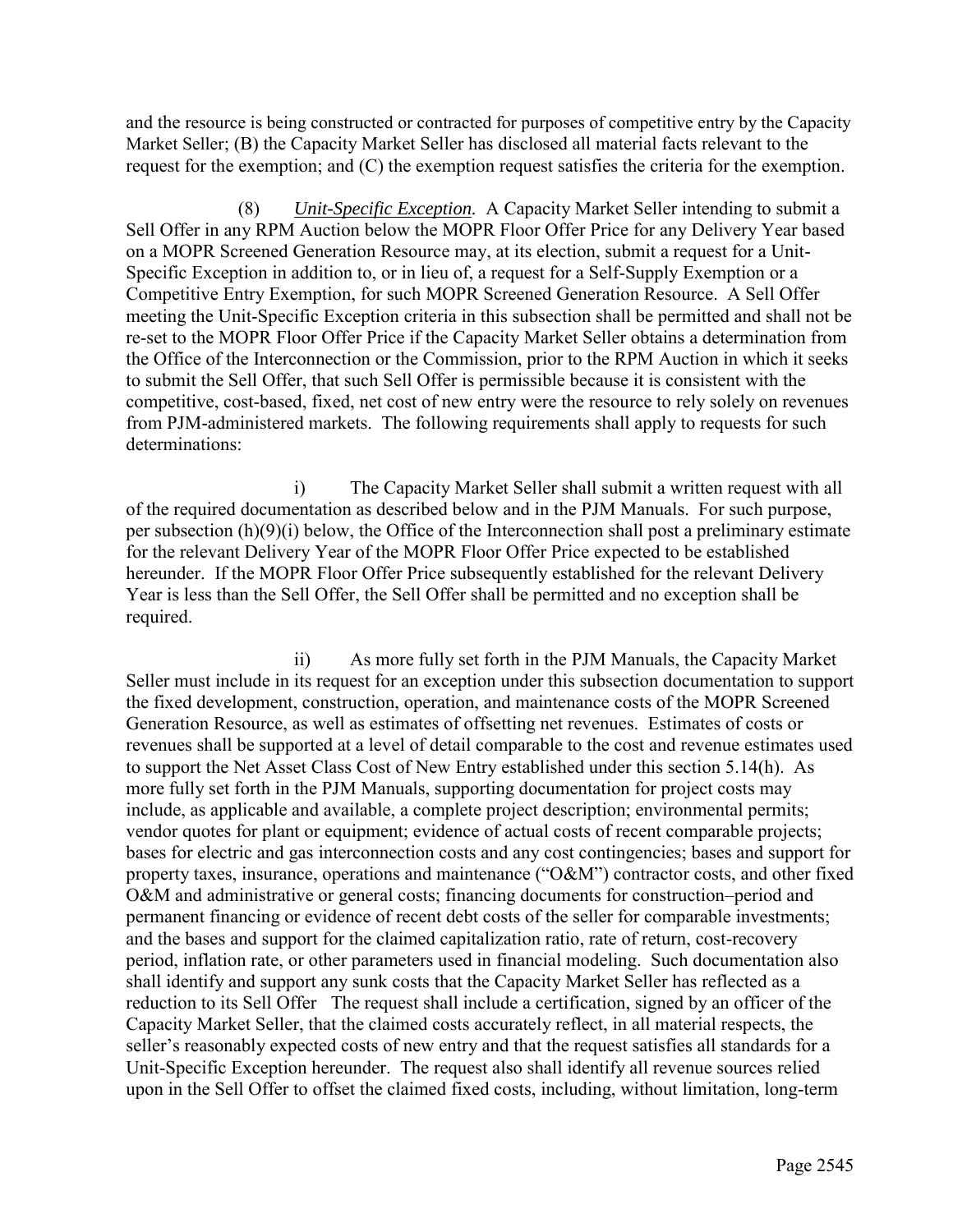power supply contracts, tolling agreements, or tariffs on file with state regulatory agencies, and shall demonstrate that such offsetting revenues are consistent, over a reasonable time period identified by the Capacity Market Seller, with the standard prescribed above. In making such demonstration, the Capacity Market Seller may rely upon forecasts of competitive electricity prices in the PJM Region based on well defined models that include fully documented estimates of future fuel prices, variable operation and maintenance expenses, energy demand, emissions allowance prices, and expected environmental or energy policies that affect the seller's forecast of electricity prices in such region, employing input data from sources readily available to the public. Documentation for net revenues also may include, as available and applicable, plant performance and capability information, including heat rate, start-up times and costs, forced outage rates, planned outage schedules, maintenance cycle, fuel costs and other variable operations and maintenance expenses, and ancillary service capabilities.

 iii) A Sell Offer evaluated under the Unit-Specific Exception shall be permitted if the information provided reasonably demonstrates that the Sell Offer's competitive, cost-based, fixed, net cost of new entry is below the MOPR Floor Offer Price, based on competitive cost advantages relative to the costs implied by the MOPR Floor Offer Price, including, without limitation, competitive cost advantages resulting from the Capacity Market Seller's business model, financial condition, tax status, access to capital or other similar conditions affecting the applicant's costs, or based on net revenues that are reasonably demonstrated hereunder to be higher than those implied by the MOPR Floor Offer Price. Capacity Market Sellers shall be asked to demonstrate that claimed cost advantages or sources of net revenue that are irregular or anomalous, that do not reflect arm's-length transactions, or that are not in the ordinary course of the Capacity Market Seller's business are consistent with the standards of this subsection. Failure to adequately support such costs or revenues so as to enable the Office of the Interconnection to make the determination required in this section will result in denial of a Unit-Specific Exception hereunder by the Office of the Interconnection.

## (9) *Exemption/Exception Process.*

 i) The Office of the Interconnection shall post, by no later than one hundred fifty (150) days prior to the commencement of the offer period for an RPM Auction, a preliminary estimate for the relevant Delivery Year of the MOPR Floor Offer Price.

ii) The Capacity Market Seller must submit its request for a Unit-Specific Exception, Competitive Entry Exemption or a Self-Supply Exemption in writing simultaneously to the Market Monitoring Unit and the Office of Interconnection by no later than one hundred thirty five (135) days prior to the commencement of the offer period for the RPM Auction in which such seller seeks to submit its Sell Offer. The Capacity Market Seller shall include in its request a description of its MOPR Screened Generation Resource, the exemption or exception that the Capacity Market Seller is requesting, and all documentation necessary to demonstrate that the exemption or exception criteria are satisfied, including without limitation the applicable certification(s) specified in this subsection (h). In addition to the documentation identified herein and in the PJM Manuals, the Capacity Market Seller shall provide any additional supporting information reasonably requested by the Office of the Interconnection or the Market Monitoring Unit to evaluate the Sell Offer. Requests for additional documentation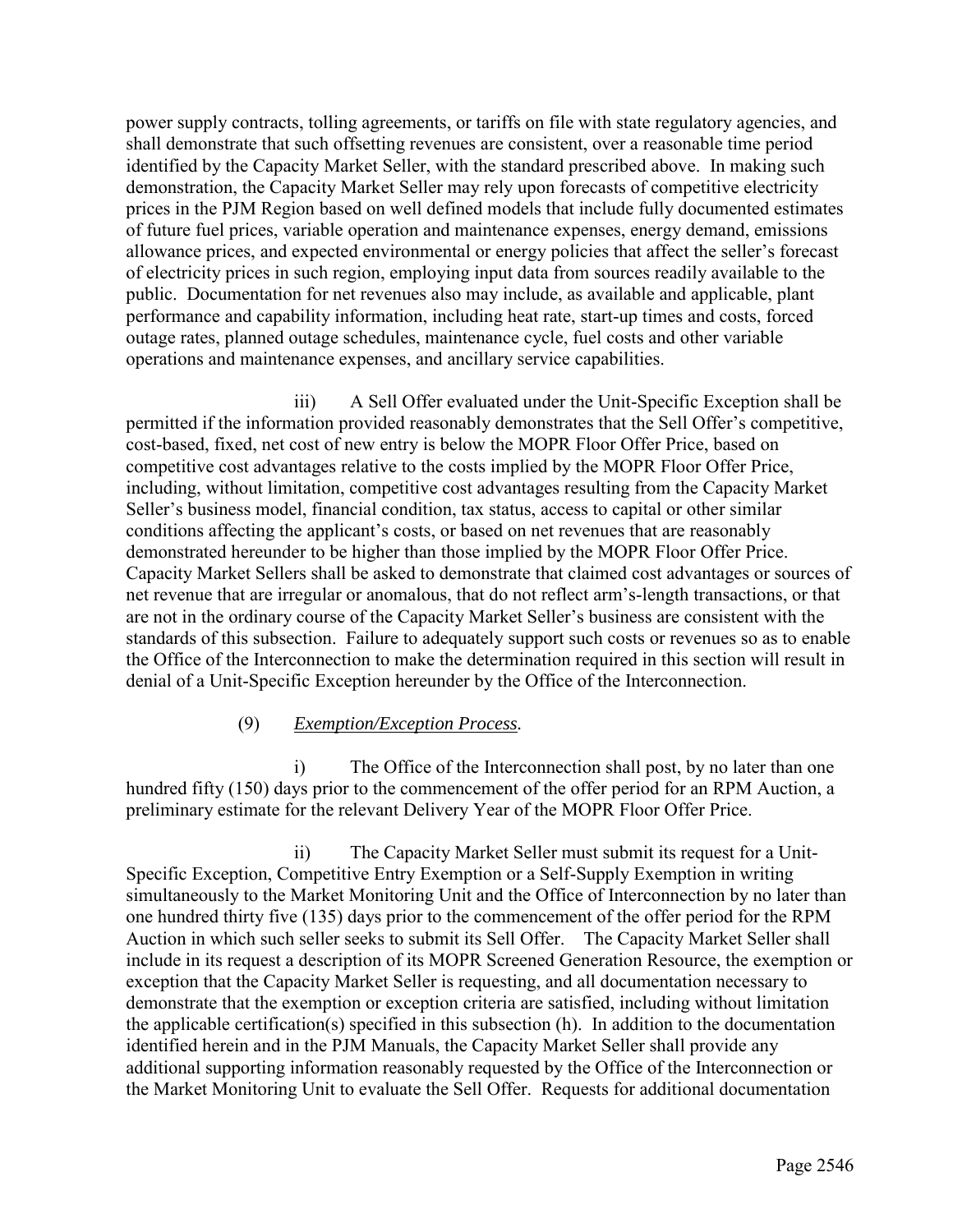will not extend the deadline by which the Office of the Interconnection or the Market Monitoring Unit must provide their determinations of the exemption request. The Capacity Market Seller shall have an ongoing obligation through the closing of the offer period for the RPM Auction to update the request to reflect any material changes in the request.

 iii) As further described in Section II.D. of Attachment M-Appendix to this Tariff, the Market Monitoring Unit shall review the request and supporting documentation and shall provide its determination by no later than forty-five (45) days after receipt of the exemption or exception request. The Office of the Interconnection shall also review all exemption and exception requests to determine whether the request is acceptable in accordance with the standards and criteria under this section 5.14(h) and shall provide its determination in writing to the Capacity Market Seller, with a copy to the Market Monitoring Unit, by no later than sixty-five (65) days after receipt of the exemption or exception request. The Office of the Interconnection shall reject a requested exemption or exception if the Capacity Market Seller's request does not comply with the PJM Market Rules, as interpreted and applied by the Office of the Interconnection. Such rejection shall specify those points of non-compliance upon which the Office of the Interconnection based its rejection of the exemption or exception request. If the Office of the Interconnection does not provide its determination on an exemption or exception request by no later than sixty-five (65) days after receipt of the exemption or exception request, the request shall be deemed granted. Following the Office of the Interconnection's determination on a Unit-Specific Exception request, the Capacity Market Seller shall notify the Market Monitoring Unit and the Office of the Interconnection, in writing, of the minimum level of Sell Offer, consistent with such determination, to which it agrees to commit by no later than five (5) days after receipt of the Office of the Interconnection's determination of its Unit-Specific Exception request. A Capacity Market Seller that is dissatisfied with any determination hereunder may seek any remedies available to it from FERC; provided, however, that the Office of the Interconnection will proceed with administration of the Tariff and market rules unless and until ordered to do otherwise by FERC.

## (10) *Procedures and Remedies in Cases of Suspected Fraud or Material Misrepresentation or Omissions in Connection with Exemption Requests.*

In the event the Office of the Interconnection reasonably believes that a request for a Competitive Entry Exemption or a Self-Supply Exemption that has been granted contains fraudulent or material misrepresentations or fraudulent or material omissions such that the Capacity Market Seller would not have been eligible for the exemption for that resource had the request not contained such misrepresentations or omissions, then:

i) if the Office of the Interconnection provides written notice of revocation to the Capacity Market Seller no later than thirty (30) days prior to the commencement of the offer period for the RPM Auction for which the seller submitted a fraudulent exemption request, the Office of the Interconnection shall revoke the exemption for that auction. In such event, the Office of the Interconnection shall make any filings with FERC that the Office of the Interconnection deems necessary, and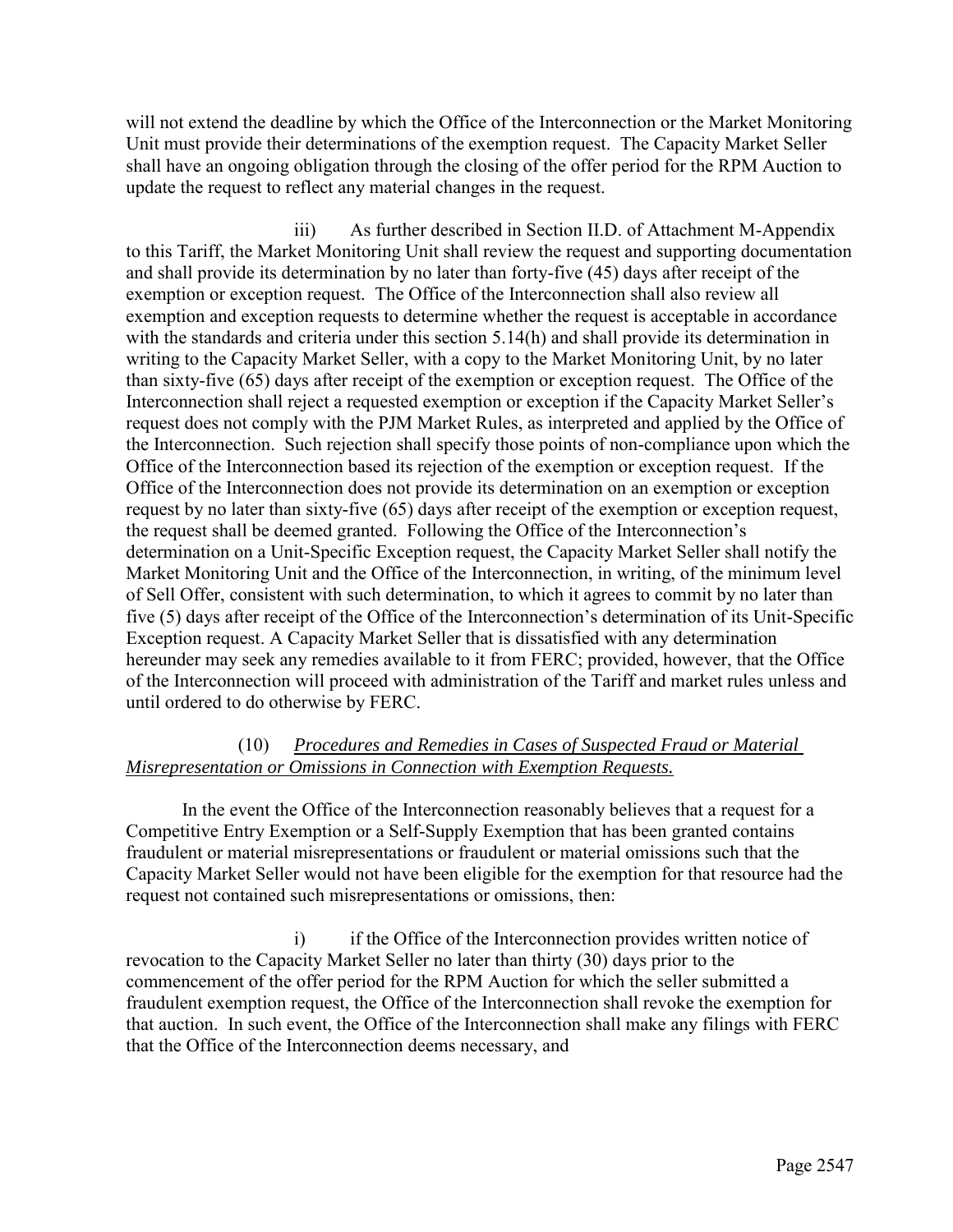ii) if the Office of the Interconnection does not provide written notice of revocation no later than 30 days before the start of the relevant RPM Auction, then the Office of the Interconnection may not revoke the exemption absent FERC approval. In any such filing to FERC, the requested remedies shall include (A) in the event that such resource has not cleared in the RPM Auction for which the exemption has been granted and the filing is made no later than 5 days prior to the commencement of the offer period for the RPM Auction, revocation of the exemption or, (B) in the event that the resource has cleared the RPM Auction for which the exemption has been granted and the filing is made no later than two (2) years after the close of the offer period for the relevant RPM Auction, suspension of any payments, during the pendency of the FERC proceeding, to the Capacity Market Seller for the resource that cleared in any RPM Auction relying on such exemption; and suspension of the Capacity Market Seller's exemption for that resource for future RPM Auctions.

 iii) Prior to any automatic revocation or submission to FERC, the Office of the Interconnection and/or the Market Monitoring Unit shall notify the affected Capacity Market Seller and, to the extent practicable, provide the Capacity Market Seller an opportunity to explain the alleged misrepresentation or omission. Any filing to FERC under this provision shall seek fast track treatment and neither the name nor any identifying characteristics of the Capacity Market Seller or the resource shall be publicly revealed, but otherwise the filing shall be public. The Capacity Market Seller may apply for a new exemption for that resource for subsequent auctions, including auctions held during the pendency of the FERC proceeding. In the event that the Capacity Market Seller is cleared by FERC from such allegations of misrepresentations or omissions then the exemption shall be restored to the extent and in the manner permitted by FERC. The remedies required by this subsection (h)(10) to be requested in any filing to FERC shall not be exclusive of any other remedies or penalties that may be pursued against the Capacity Market Seller.

- i) Capacity Export Charges and Credits
	- (1) Charge

Each Capacity Export Transmission Customer shall incur for each day of each Delivery Year a Capacity Export Charge equal to the Reserved Capacity of Long-Term Firm Transmission Service used for such export ("Export Reserved Capacity") multiplied by (the Final Zonal Capacity Price for such Delivery Year for the Zone encompassing the interface with the Control Area to which such capacity is exported minus the Final Zonal Capacity Price for such Delivery Year for the Zone in which the resources designated for export are located, but not less than zero). If more than one Zone forms the interface with such Control Area, then the amount of Reserved Capacity described above shall be apportioned among such Zones for purposes of the above calculation in proportion to the flows from such resource through each such Zone directly to such interface under CETO/CETL analysis conditions, as determined by the Office of the Interconnection using procedures set forth in the PJM Manuals. The amount of the Reserved Capacity that is associated with a fully controllable facility that crosses such interface shall be completely apportioned to the Zone within which such facility terminates.

(2) Credit